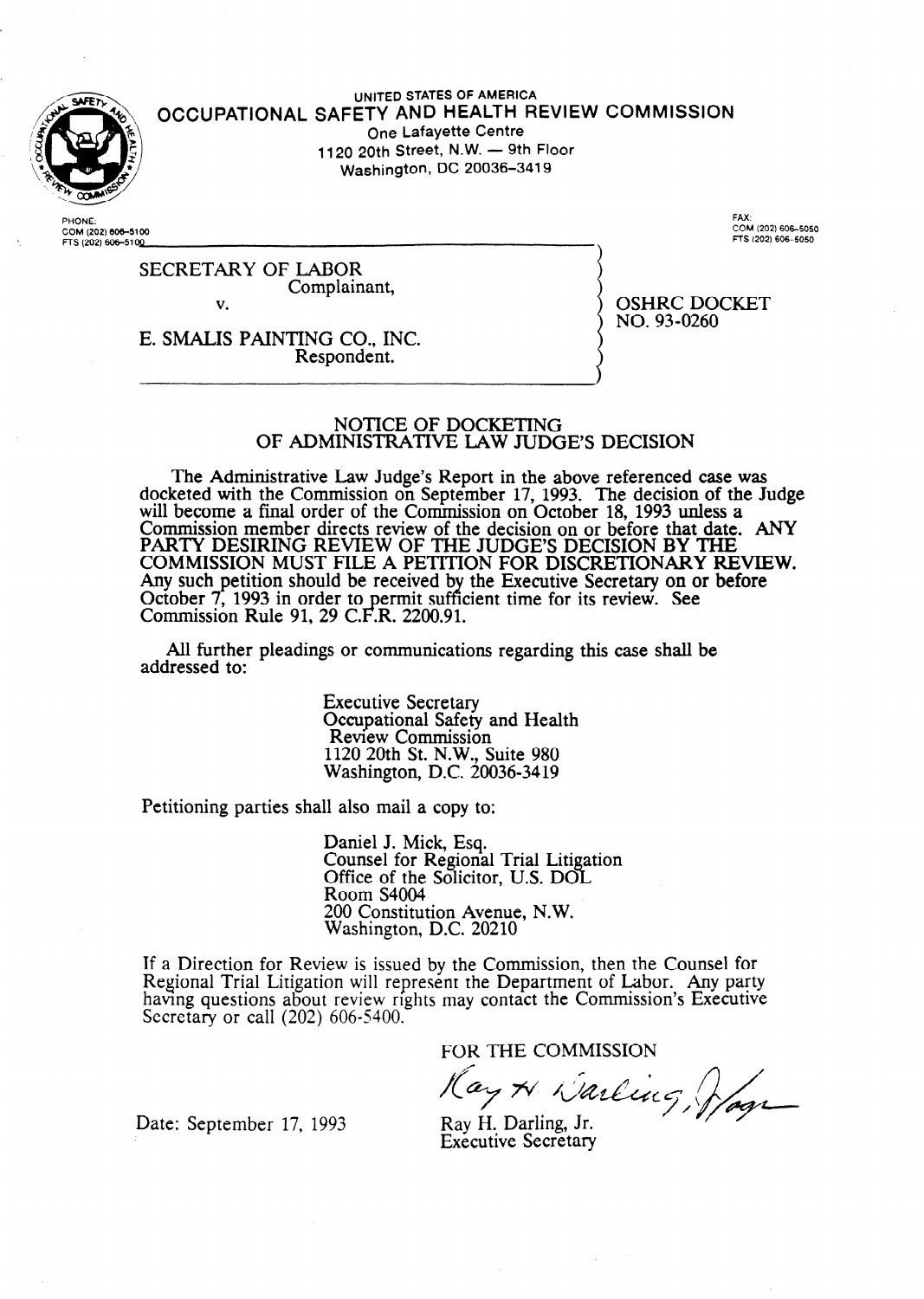# DOCKET NO. 93-0260

## NOTICE IS GIVEN TO THE FOLLOWING:

Daniel J. Mick, Esq. Counsel for Regional Trial Litigation Office of the Solicitor, U.S. DOL Room S4004  $200$  Constitution Ave., N.W. Washington, D.C. 20210

Marshall H. Harris, Esq. Regional Solicitor Office of the Solicitor, U.S. DOL 14480 Gateway Building 3535 Market Street Philadelphia, PA 19104

Sanford A. Middleman, Esquire Middleman & Middleman 517 Frick Building Pittsburgh, P $A$  15219 6003

Michael H. Schoenfeld Administrative Law Jud Occupational Safety and e. **Health** Review Commission One Lafayette Centre 1120 20th St. N.W., Suite 990 Washington, DC 20036 3419

00116040866:03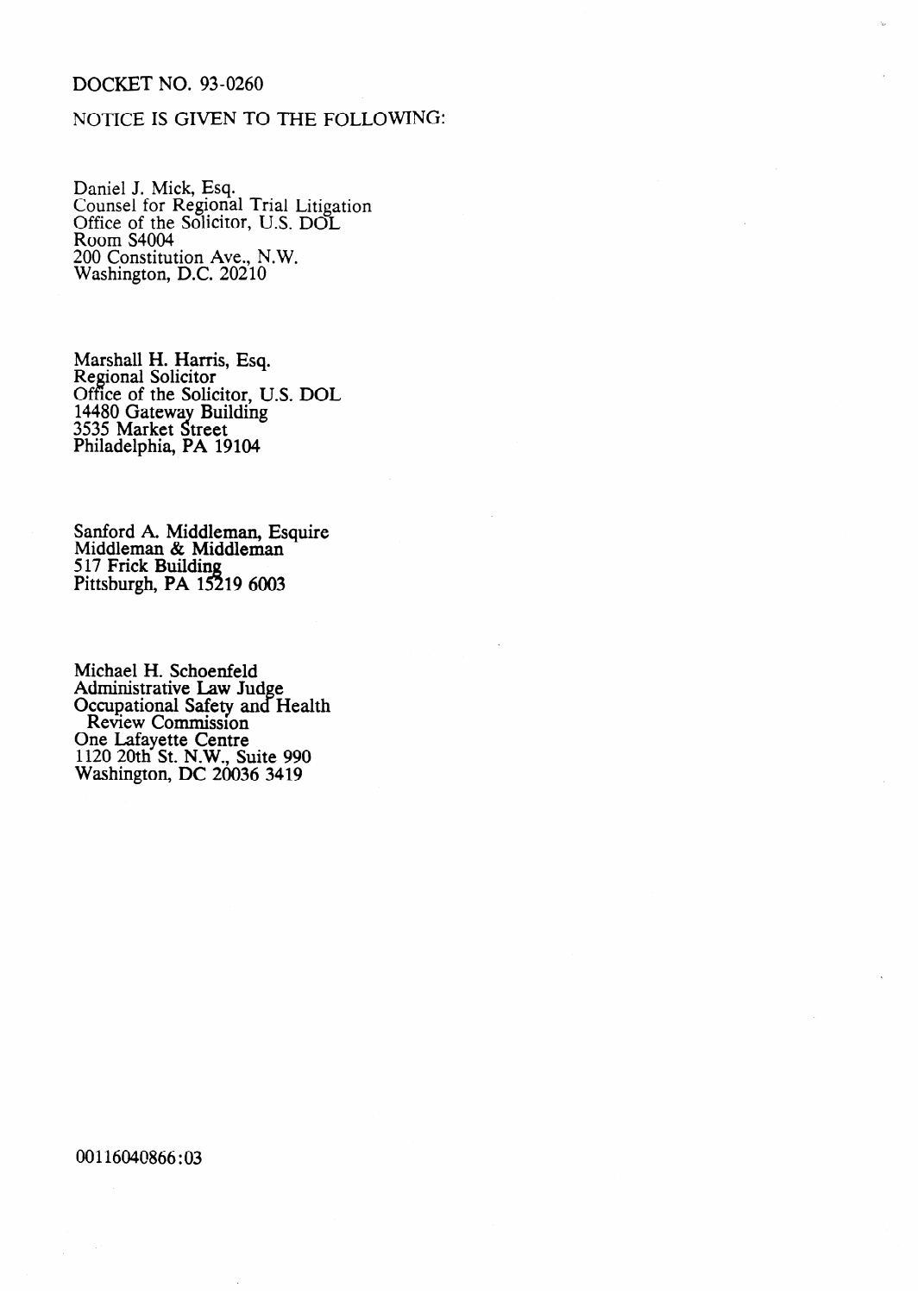

**UNITED STATES OF AMERICA OCCUPATIONAL** SAFETY AND HEALTH REVIEW **COMMISSION One Lafayette Centre**<br>**1120 20th Street, N.W. — 9th Floor 1120 20th Street, N.W. - 9th Floor Washington, DC 20036-3419** 

> **FAX: FTS (202) 606-5050**

| SECRETARY OF LABOR,           |  |
|-------------------------------|--|
| Complainant,                  |  |
| v.                            |  |
| E. SMALIS PAINTING CO., INC., |  |
| Respondent.                   |  |

Appearances:

Anthony G. O'Malley, Jr., Esq. Anthony G. O. Oriented A Middleman, S. Middleman, & Middleman, Esq. Sanford A. Middleman, Esq. Sanford A. Middleman, Esq. Sanford A. Middleman, Esq. Sanford A. Middleman, Esq. Sanford A. Middleman, Esq. Sanford A. Middlema

OSHRC Docket No. 93-0260

Sanford A. Middleman, Esq. O.S.Department of Eabor Middleman Pittsburgh, Pennsylvania For Complainant **For Respondent** 

Before: Administrative Law Judge Michael H. Schoenfeld

# **DECISION AND ORDER**

### **Background and Procedural History**

This case arises under the Occupational Safety and Health Act of 1970, 29 U.S.C.  $\S$   $\S$ 651 - 678 (1970) ("the Act").

Having had its worksite, at which it was repainting a bridge, inspected by a compliance officer of the Occupational Safety and Health Administration, E. Smalis Painting Company, Inc. ("Respondent") was issued three citations alleging a total of one willful, nine serious and two other than serious violations of the Act. A penalties of \$35,000, \$38,000 and \$2,000 were proposed for the willful, serious and other than serious violations, respectively. Respondent timely contested. Following the filing of a complaint and answer and pursuant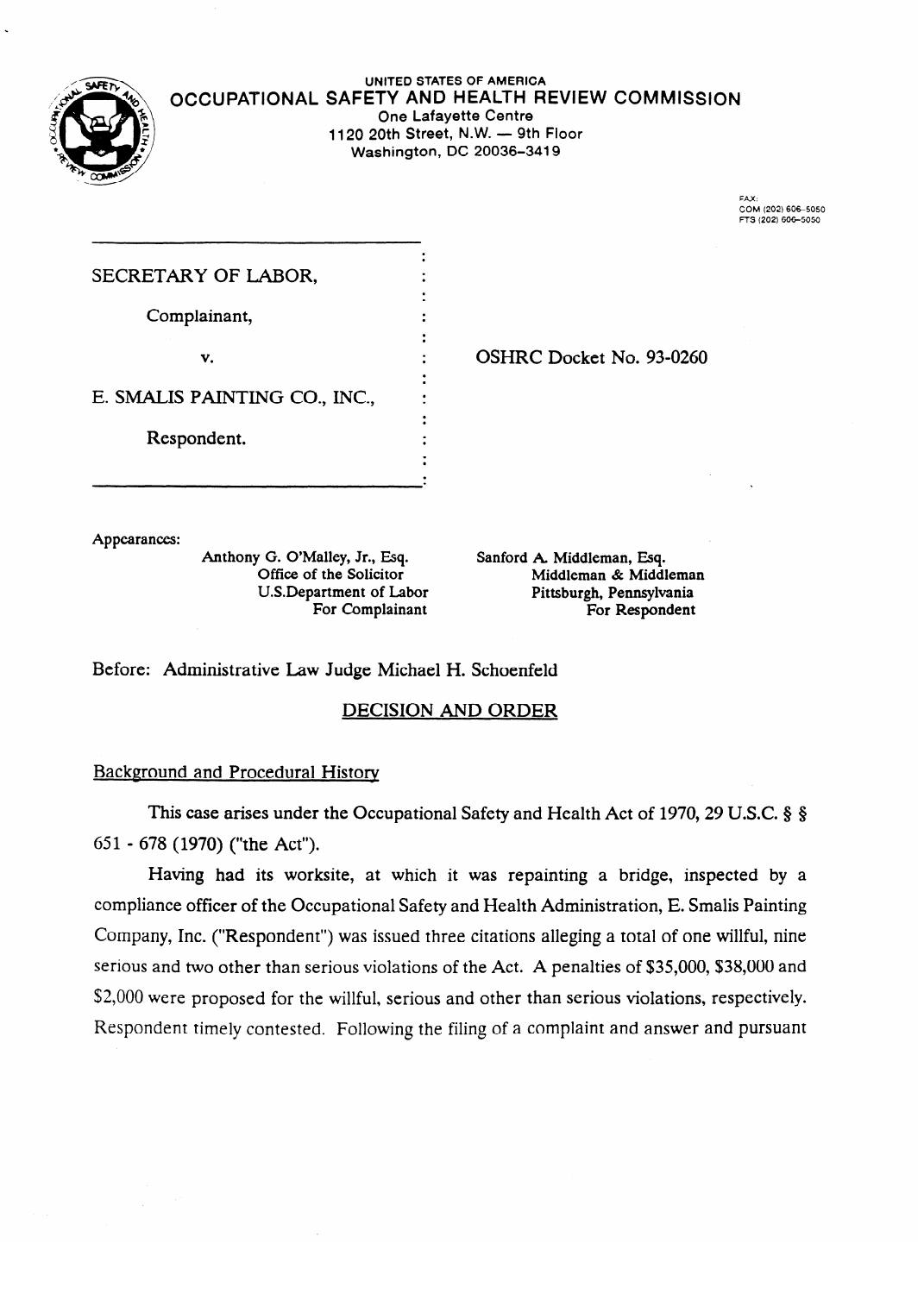to a notice of hearing, the case came on to be heard on August 9, 1993. No affected employees sought to assert party status.

### **Jurisdiction**

Complainant alleges and Respondent does not deny that it is an employer engaged in bridge painting contracting. It is undisputed that at the time of this inspection Respondent was engaged in repainting the Tarentum Bridge on Route 366 in Tarentum, Pennsylvania. Respondent does not deny that it uses tools, equipment and supplies which have moved in interstate commerce. I find that Respondent is engaged in a business affecting interstate commerce.

Based on the above finding, I conclude that Respondent in an employer within the meaning of  $\S 3(5)$  of the Act.<sup>1</sup> Accordingly, the Commission has jurisdiction over the subject matter and the parties.

### Discussion

Based upon the agreement of the parties (Tr. 71-72) all necessary findings of fact and conclusions of law can be reached. The parties agreed that Respondent would withdraw its notice of contest as to all of the alleged violations and pay an agreed upon total penalty of \$50,000. As part of the agreement, Respondent presented to the Secretary's counsel, and counsel acknowledged the receipt of a certified check made payable to OSHA in the amount of \$50,000 (Tr. 73).

#### FINDINGS OF FACT

All findings of fact necessary for a determination of all relevant issues have been made above. Fed. R. Civ. P.  $52(a)$ . All proposed findings of fact and conclusions of law inconsistent with this decision are hereby denied.

<sup>&</sup>lt;sup>1</sup> Title 29 U.S.C. § 652(5).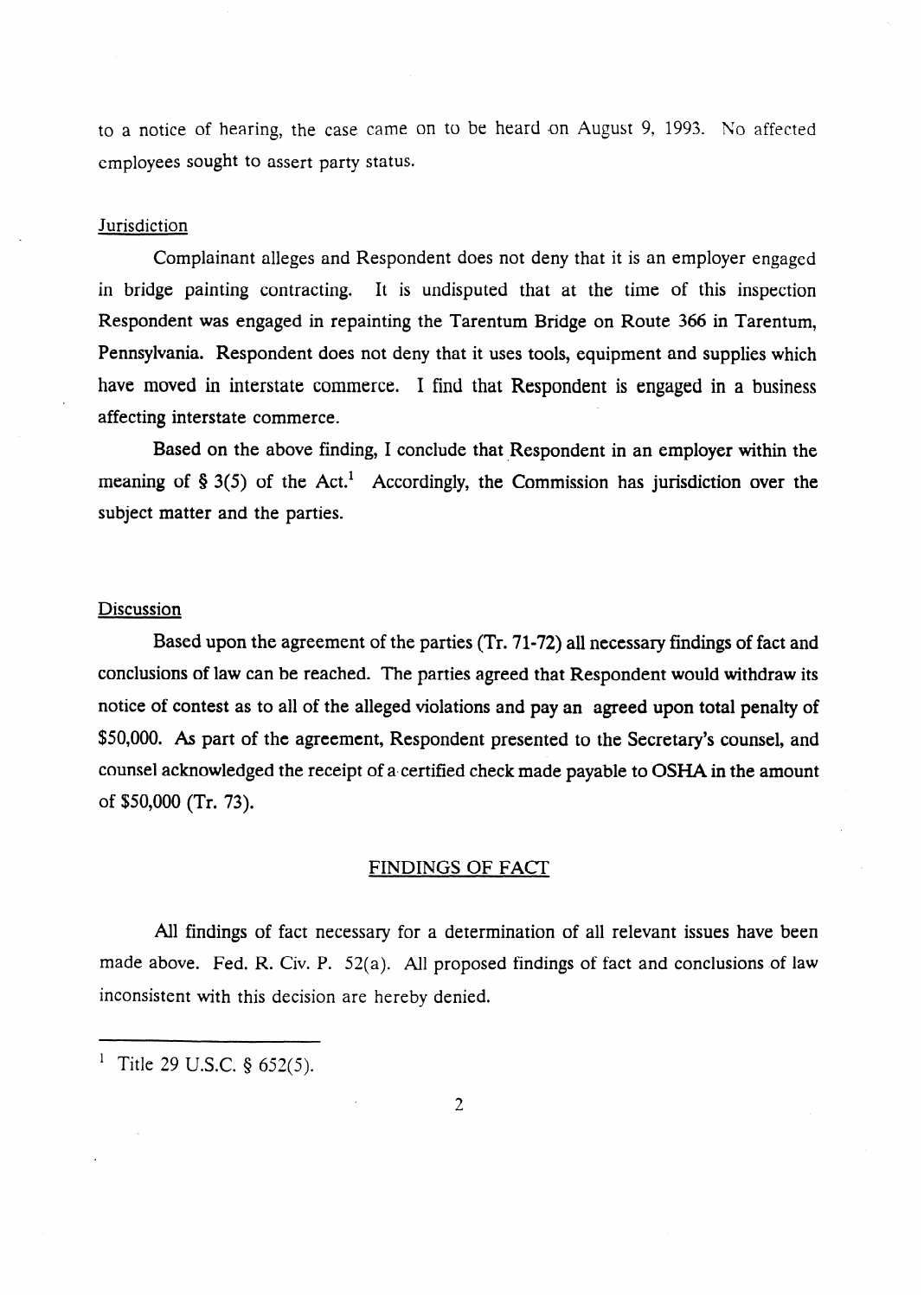### CONCLUSIONS OF LAW

1. Respondent was, at all times pertinent hereto, an employer within the meaning of § 3(5) of the Occupational Safety and Health Act of 1970, 29 U.S. C. § § 651 - 678 (1970).  $\sum_{i=1}^{n}$ 

2. The Occupational Safety and Health Review Commission has jurisdiction over the parties and the subject matter.

3. The alleged willful violation of  $\S$  5(a)(1) of the Act is AFFIRMED.

4. The alleged serious violation of  $\S$  5(a)(1) of the Act is AFFIRMED.

5. The alleged serious violation of 29 C.F.R.  $\S$  1926.55(a) is AFFIRMED.

 $\epsilon$ . The alleged serious violation of 20 CED  $\epsilon$  1026 55(b) is AFFIRMED.

The alleged serious violation of 29 CED  $\overline{k}$  1026 124(b)(2) is AFFIDM

8. The alleged serious violation of 29 C.F.R. 8 1926 134(b)(3) is AFFIRMED.

9. The alleged serious violation of 29 C F R  $\,$  8 1926 134(e)(5) is AFFIRMED.

10. The alleged serious violation of 29 C.F.R.  $\frac{1}{2}$  1926.21(b)(3) is AFFIRMED.

11. The alleged serious violation of 29 C.F.R.  $\frac{6}{5}$  1926.28(a) is AFFIRMED.

12. The alleged serious violation of 29 C.F.R. § 1926.50(a) is AFFIRMED

13. The alleged other than serious violation of 29 C.F.R.  $§$  1926.134 AFFIRMED.

14. The alleged other than serious violation of 29 C.F.R. § 1926.134(b)(2) is AFFIRMED.

15. An aggregate penalty of \$50,000.00 is appropriate for the above violations.